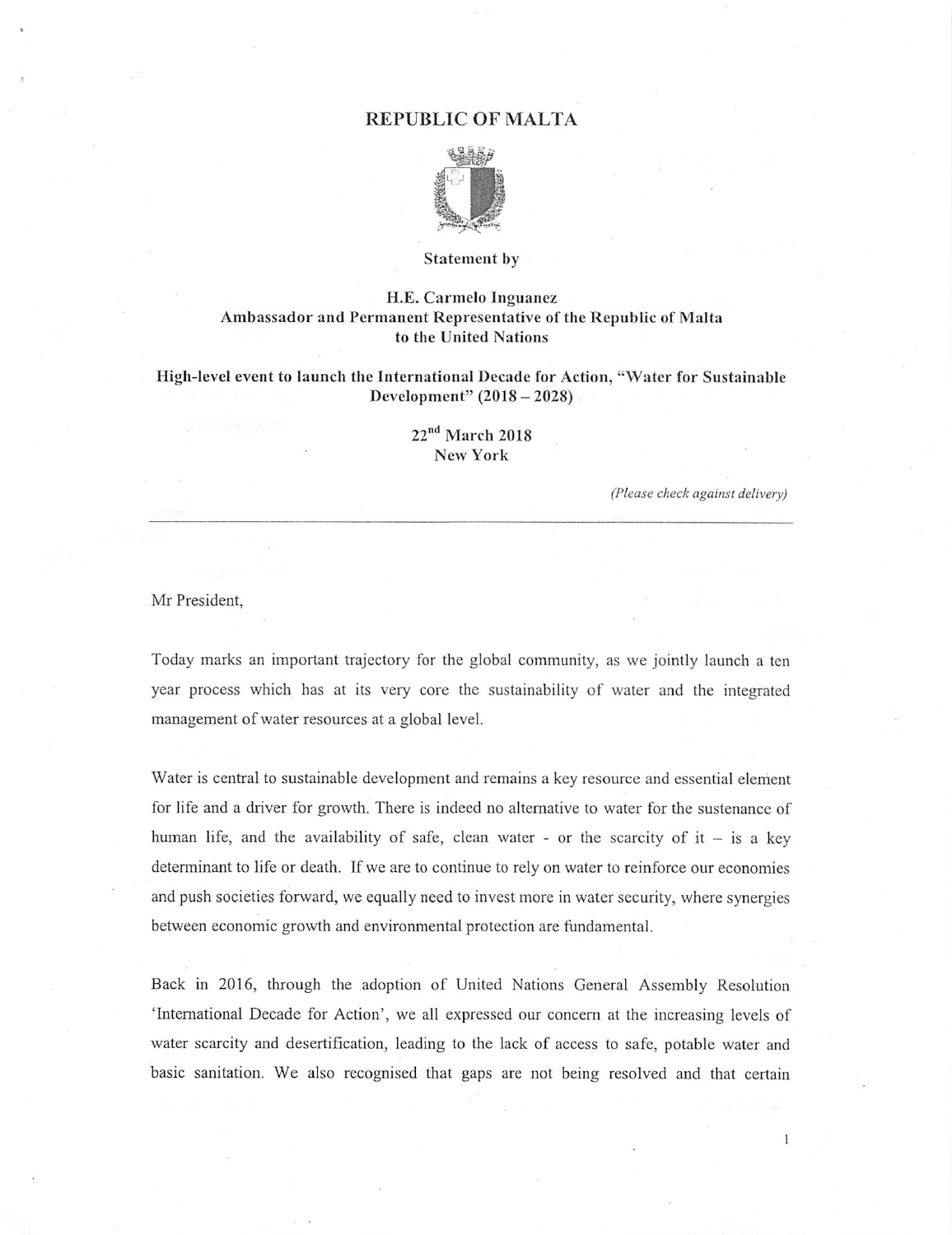developments in relation to water remain unsustainable while water scarcity is further encumbered by the effects of climate change.

### Mr President,

Malta, despite being in the centre of the Mediterranean, suffers from lack of natural water resources, having no natural rivers or lakes, with the country's freshwater supply stored in groundwater aquifers or through rainwater harvesting. The lack of natural resources is further exacerbated by the high population density, which leads to higher water demand. Given the increased pressure on the islands' aquifer systems, sustainable water management is at the top of the Maltese Government's political agenda.

Malta's approach to water scarcity focuses on the management of the supply of water through a broadening of the water supply base on the one hand, and the managing of demand on the other hand, whilst ensuring the sustainable use of groundwater resources. The availability of alternative sources of water is being invested in, with additional infrastructures planned to treat and polish wastewater for distribution as second-class water, which could be used for agricultural purposes, industry and aquifer recharge.

In addition, the Govemment of Malta has already undertaken a number of measures, which have proven to be successful in contributing to the sustainability of water across the Maltese islands. These include: a leakage management and repair progranune of the public water distribution network; optimisation of desalination reverse osmosis plants to substantially reduce their energy footprint; the commissioning of three wastewater treatment plants which treat all wastewater prior to its discharge in the coastal environment; and the establishmentof a register of private abstraction sources and their volumetric metering.

Such measures directly address water supply and environmental protection and preservation. These form part of a wider Programme of Measures within Malta's 2nd River Basin Management Plan, which aims to achieve a high level of integration in the management of water resources. National efforts to increase the efficiency of water consumption are also being encouraged and executed, such as the National Water Conservation Campaign that was launched in January 2018. The Campaign has the aim of generating public awareness on the

 $\overline{2}$